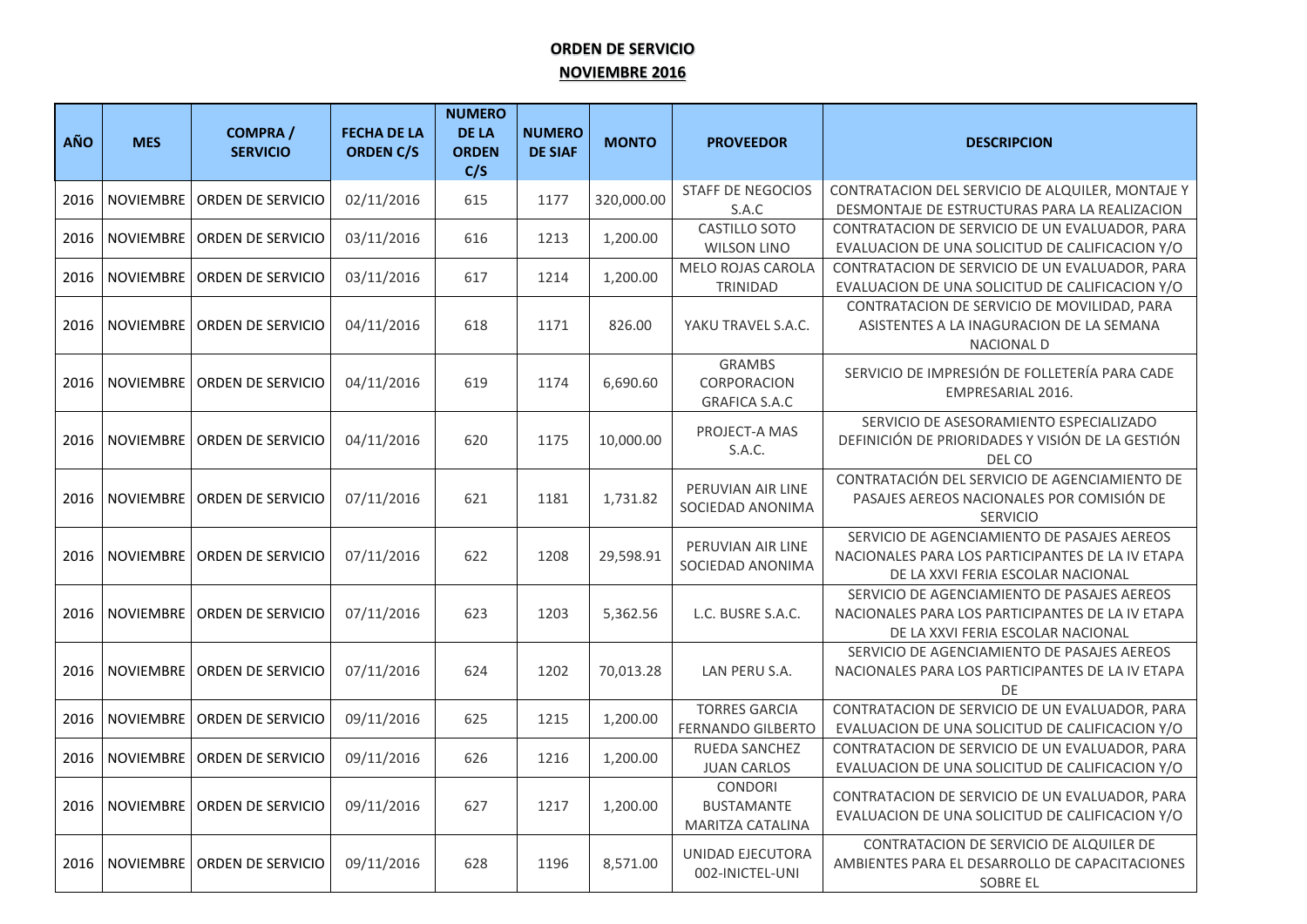| 2016 |                  | NOVIEMBRE   ORDEN DE SERVICIO | 14/11/2016 | 629 | 1221 | 1,200.00  | <b>GOMEZ LEON</b><br><b>MONICA MARCELA</b>                      | CONTRATACION DE SERVICIO DE UN EVALUADOR<br>EXTERNO, PARA EVALUACION DE UN A SOLICITUD DE<br><b>CALIFICA</b>                |
|------|------------------|-------------------------------|------------|-----|------|-----------|-----------------------------------------------------------------|-----------------------------------------------------------------------------------------------------------------------------|
| 2016 |                  | NOVIEMBRE   ORDEN DE SERVICIO | 14/11/2016 | 630 | 1222 | 1,200.00  | <b>HUAMAN MAMANI</b><br><b>FREDY ALBERTO</b>                    | CONTRATACION DE SERVICIO DE UN EVALUADOR<br>EXTERNO, PARA EVALUACION DE UN A SOLICITUD DE<br><b>CALIFICA</b>                |
| 2016 |                  | NOVIEMBRE   ORDEN DE SERVICIO | 14/11/2016 | 631 | 1225 | 29,462.40 | A & C NUTRICION<br><b>INSTITUCIONAL</b><br>E.I.R.L.             | CONTRATACION DE SERVICIO DE ATENCION DE MENUS<br>PARA EL PERSONAL DEL CONCYTEC Y DEL FONDECYT - CO                          |
| 2016 |                  | NOVIEMBRE   ORDEN DE SERVICIO | 14/11/2016 | 632 | 1281 | 10,702.60 | <b>CORPORACION DE</b><br>SEGURIDAD LATINA<br><b>SAC</b>         | CONTRATACION DE SERVICIO DE SEGURIDAD Y<br>VIGILANCIA PARA EL CONCYTEC. REF. ADENDA Nº 02 AL<br><b>CONTR</b>                |
| 2016 | NOVIEMBRE        | ORDEN DE SERVICIO             | 16/11/2016 | 633 | 1274 | 1,200.00  | <b>TABOADA</b><br>SOTOMAYOR MARIA<br><b>DEL PILAR</b>           | CONTRATACION DE SERVICIO DE UN EVALUADOR<br>EXTERNO, PARA EVALUACION DE UN A SOLICITUD DE<br><b>CALIFICA</b>                |
| 2016 | NOVIEMBRE        | ORDEN DE SERVICIO             | 16/11/2016 | 634 | 1230 | 1,200.00  | OPORTO DIAZ<br>SAMUEL ALONSO                                    | CONTRATACION DE SERVICIO DE UN EVALUADOR, PARA<br>EVALUACION DE UNA SOLICITUD DE AUTORIZACION DE C                          |
| 2016 | NOVIEMBRE        | ORDEN DE SERVICIO             | 16/11/2016 | 635 | 1231 | 1,200.00  | <b>AGUILAR ALONSO</b><br><b>IGOR JOVINO</b>                     | CONTRATACION DE SERVICIO DE UN EVALUADOR, PARA<br>EVALUACION DE UNA SOLICITUD DE AUTORIZACION DE C                          |
| 2016 | NOVIEMBRE        | ORDEN DE SERVICIO             | 16/11/2016 | 636 | 1232 | 1,200.00  | <b>EBER HUANCA CAYO</b>                                         | CONTRATACION DE SERVICIO DE UN EVALUADOR<br>EXTERNO, PARA EVALUACION DE UNA SOLICITUD DE<br>CALIFICAC                       |
| 2016 | <b>NOVIEMBRE</b> | ORDEN DE SERVICIO             | 16/11/2016 | 637 | 1233 | 1,200.00  | <b>RAMOS PONCE</b><br><b>OSCAR EFRAIN</b>                       | CONTRATACION DE SERVICIO DE UN EVALUADOR<br>EXTERNO, PARA EVALUACION DE UNA SOLICITUD DE<br><b>CALIFICAC</b>                |
| 2016 |                  | NOVIEMBRE   ORDEN DE SERVICIO | 16/11/2016 | 638 | 1234 | 1,200.00  | MILON GUZMAN<br><b>JUAN JOSE</b>                                | CONTRATACION DE SERVICIO DE UN EVALUADOR<br>EXTERNO, PARA EVALUACION DE UNA SOLICITUD DE<br><b>CALIFICAC</b>                |
| 2016 |                  | NOVIEMBRE   ORDEN DE SERVICIO | 16/11/2016 | 639 | 1235 | 8,949.76  | <b>TOP RANK HOTEL</b><br>SOCIEDAD ANONIMA<br>CERRADA            | SERVICIO DE ALQUILER DE SALA Y SERVICIO DE<br>ALIMENTACIÓN PARA LA REALIZACIÓN DE 04 TALLERES<br>ORGNIZADO POR EL CONCYTEC. |
| 2016 | NOVIEMBRE        | ORDEN DE SERVICIO             | 16/11/2016 | 640 | 1236 | 3,422.00  | <b>KOO ARATA SERGIO</b><br><b>ALBERTO</b>                       | SERVICIO DE MONTAJE Y DESMONTAJE DE<br>ESTRUCTURAS, INTALACIÓN ELECTRICA, LUMINOSA Y<br><b>MOBILIARIO PA</b>                |
| 2016 | <b>NOVIEMBRE</b> | ORDEN DE SERVICIO             | 21/11/2016 | 641 | 1238 | 3,450.00  | <b>HUIZA MOLINA</b><br><b>JOHNNY GEORGE</b>                     | SERVICIO DE COFFE BREAK PARA EL DESARROLLO DE LAS<br>JORNADAS DE TRABAJO CON LOS MIEMBROS DE LA RE                          |
| 2016 |                  | NOVIEMBRE   ORDEN DE SERVICIO | 21/11/2016 | 642 | 1245 | 3,603.21  | EMPRESA PERUANA<br>DE SERVICIOS<br><b>EDITORIALES S.A.</b>      | CONTRATACION DE SERVICIO DE PUBLICACION DE<br>DOCUMENTOS OFICIALES A TRAVES DEL DIARIO "EL<br>PERUANO                       |
| 2016 |                  | NOVIEMBRE   ORDEN DE SERVICIO | 21/11/2016 | 643 | 1246 | 8,000.00  | <b>BROPHY FONG</b><br>ROBERTO CARLO                             | CONTRATACION DE SERVICIO DE EVALUACION<br>SITUACIONAL DE LA GESTION DE ALMACEN Y<br>PROPUESTA DE MEJO                       |
| 2016 |                  | NOVIEMBRE   ORDEN DE SERVICIO | 21/11/2016 | 644 | 1247 | 10,500.00 | <b>MENESES VASQUEZ</b><br><b>CHRISTIAN</b><br><b>ROBERTHSON</b> | CONTRATACION DE SERVICIO COMO ANALISTA EN<br>PROCESOS DE SELECCION PARA LA OFICINA DE<br>LOGISTICA DE                       |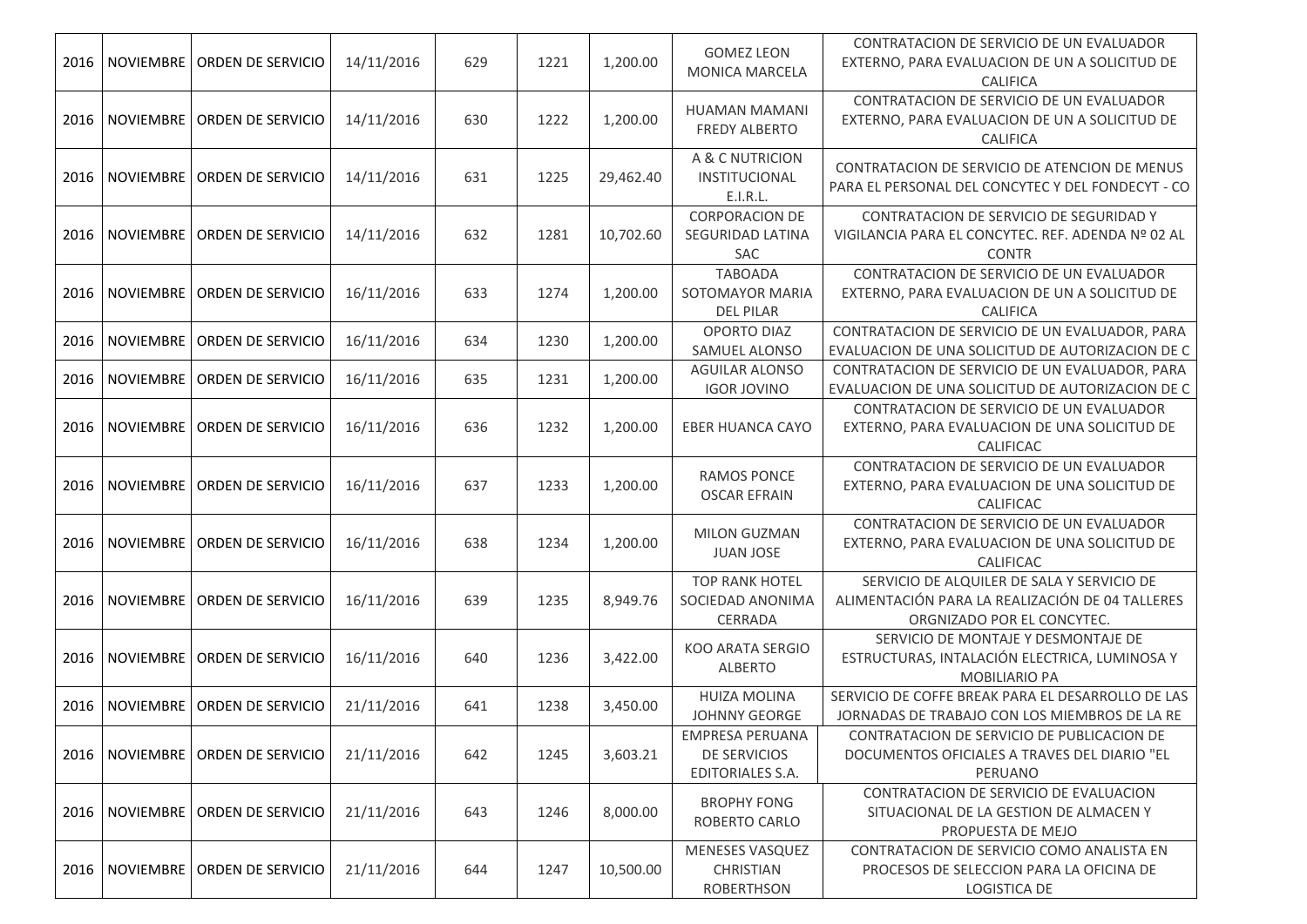| 2016 |                  | NOVIEMBRE   ORDEN DE SERVICIO | 21/11/2016 | 645 | 1248 | 8,791.00  | <b>GRAMBS</b><br>CORPORACION                          | CONTRATACION DE SERVICIO DE IMPRESION DE                                                                     |
|------|------------------|-------------------------------|------------|-----|------|-----------|-------------------------------------------------------|--------------------------------------------------------------------------------------------------------------|
|      |                  |                               |            |     |      |           | <b>GRAFICA S.A.C</b>                                  | FOLLETERIA PARA EL EVENTO CADE EMPRESARIAL 2016.                                                             |
| 2016 |                  | NOVIEMBRE   ORDEN DE SERVICIO | 21/11/2016 | 646 | 1249 | 3,091.60  | <b>SUMINISTRO</b><br><b>ELECTRICO ORION</b><br>S.A.C. | CONTRATACION DE SERVICIO DE MANTENIMIENTO DE<br>POZO A TIERRA Y MANTENIMIENTO DE<br><b>TRANSFORMADOR DE</b>  |
| 2016 |                  | NOVIEMBRE   ORDEN DE SERVICIO | 21/11/2016 | 647 | 1250 | 9,000.00  | <b>TURIN SANCHEZ</b><br><b>ASTRID DEL CARMEN</b>      | CONTRATACION DE SERVICIO DE MONITOREO Y<br>COORDINACION DE LOS EVENTOS DEL ULTIMO BIMESTRE<br>2016 DE        |
| 2016 |                  | NOVIEMBRE   ORDEN DE SERVICIO | 21/11/2016 | 648 | 1251 | 726.35    | PERUVIAN AIR LINE<br>SOCIEDAD ANONIMA                 | CONTRATACION DE SERVICIO DE AGENCIAMIENTO DE<br>PASAJES AEREOS NACIONALES POR COMISION DE<br><b>SERVICIO</b> |
| 2016 | NOVIEMBRE        | ORDEN DE SERVICIO             | 22/11/2016 | 649 | 1252 | 395.34    | L.C. BUSRE S.A.C.                                     | CONTRATACION DE SERVICIO DE AGENCIAMIENTO DE<br>PASAJES AEREOS NACIONALES POR COMISION DE<br><b>SERVICIO</b> |
| 2016 | <b>NOVIEMBRE</b> | l ORDEN DE SERVICIO           | 22/11/2016 | 650 | 1253 | 804.46    | PERUVIAN AIR LINE<br>SOCIEDAD ANONIMA                 | CONTRATACION DE SERVICIO DE AGENCIAMIENTO DE<br>PASAJES AEREOS NACIONALES POR COMISION DE<br><b>SERVICIO</b> |
| 2016 | <b>NOVIEMBRE</b> | ORDEN DE SERVICIO             | 22/11/2016 | 651 | 1254 | 2,848.67  | LAN PERU S.A.                                         | CONTRATACION DE SERVICIO DE AGENCIAMIENTO DE<br>PASAJES AEREOS NACIONALES POR COMISION DE<br><b>SERVICIO</b> |
| 2016 | NOVIEMBRE        | ORDEN DE SERVICIO             | 22/11/2016 | 652 | 1303 | 9,000.00  | <b>FERNANDEZ ROAS</b><br><b>ROXANA</b>                | CONTRATACION DE SERVICIO DE ACTUALIZACION DE<br>DIRECTIVAS INTERNAS Y SEGUIMIENTO DE LA<br><b>IMPLEMENTA</b> |
| 2016 |                  | NOVIEMBRE   ORDEN DE SERVICIO | 22/11/2016 | 653 | 1309 | 1,200.00  | <b>FLORES ROJAS JOSE</b><br>LUIS                      | CONTRATACION DE SERVICIO DE UN EVALUADOR<br>EXTERNO, PARA EVALUACION DE UN A SOLICITUD DE<br><b>CALIFICA</b> |
| 2016 |                  | NOVIEMBRE   ORDEN DE SERVICIO | 22/11/2016 | 654 | 1310 | 1,200.00  | <b>ESTEVAN</b><br>ARREDONDO RENE                      | CONTRATACION DE SERVICIO DE UN EVALUADOR<br>EXTERNO, PARA EVALUACION DE UN A SOLICITUD DE<br><b>CALIFICA</b> |
| 2016 |                  | NOVIEMBRE   ORDEN DE SERVICIO | 22/11/2016 | 655 | 1311 | 1,200.00  | SILVA VIDAL FEY<br>YAMINA                             | CONTRATACION DE SERVICIO DE UN EVALUADOR<br>EXTERNO, PARA EVALUACION DE UN A SOLICITUD DE<br><b>CALIFICA</b> |
| 2016 |                  | NOVIEMBRE   ORDEN DE SERVICIO | 22/11/2016 | 656 | 1304 | 900.00    | LOZANO<br>CHUQUILLANQUI<br><b>SANDRA MELISSA</b>      | CONTRATACION DE SERVICIO DE APOYO EN<br>FOTOCOPIADO PARA LA OFICINA DE LOGISTICA PARA EL<br><b>CIERRE DE</b> |
| 2016 |                  | NOVIEMBRE   ORDEN DE SERVICIO | 22/11/2016 | 657 | 1305 | 22,000.00 | NAVARRO ANGELES<br><b>MELISSA DORA</b>                | CONTRATACION DE SERVICIO PARA ELABORACION DE LA<br>ESTRATEGIA DE CREACION, IMPLEMENTACION Y DESARR           |
| 2016 |                  | NOVIEMBRE   ORDEN DE SERVICIO | 22/11/2016 | 658 | 1306 | 1,033.00  | <b>BIO PARTNERS S.A.C.</b>                            | CONTRATACION DE SERVICIO DE IMPRESION DE AFICHES<br>PARA DIFUSION DE BENEFICIOS TRIBUTARIOS EN UNI           |
| 2016 |                  | NOVIEMBRE   ORDEN DE SERVICIO | 22/11/2016 | 659 | 1258 | 10,000.00 | NIFLA ANCOCALLO<br>AGUEDA                             | SERVICIO PROFESIONAL CON ESPECIALIZACIÓN EN<br>INGENIERIA EN INDUSTRIAS ALIMENTARIAS O<br>BIOTECNOLOGÍA.     |
| 2016 |                  | NOVIEMBRE   ORDEN DE SERVICIO | 22/11/2016 | 660 | 1322 | 2,000.00  | RAMOS MORAN<br>ANGELICA                               | SERVICIO DE TERCEROS PARA LA REALIZACIÓN DE UN<br>INVENTARIO DE DOCUMENTOS DE LA OFICINA DE<br>PERSON        |